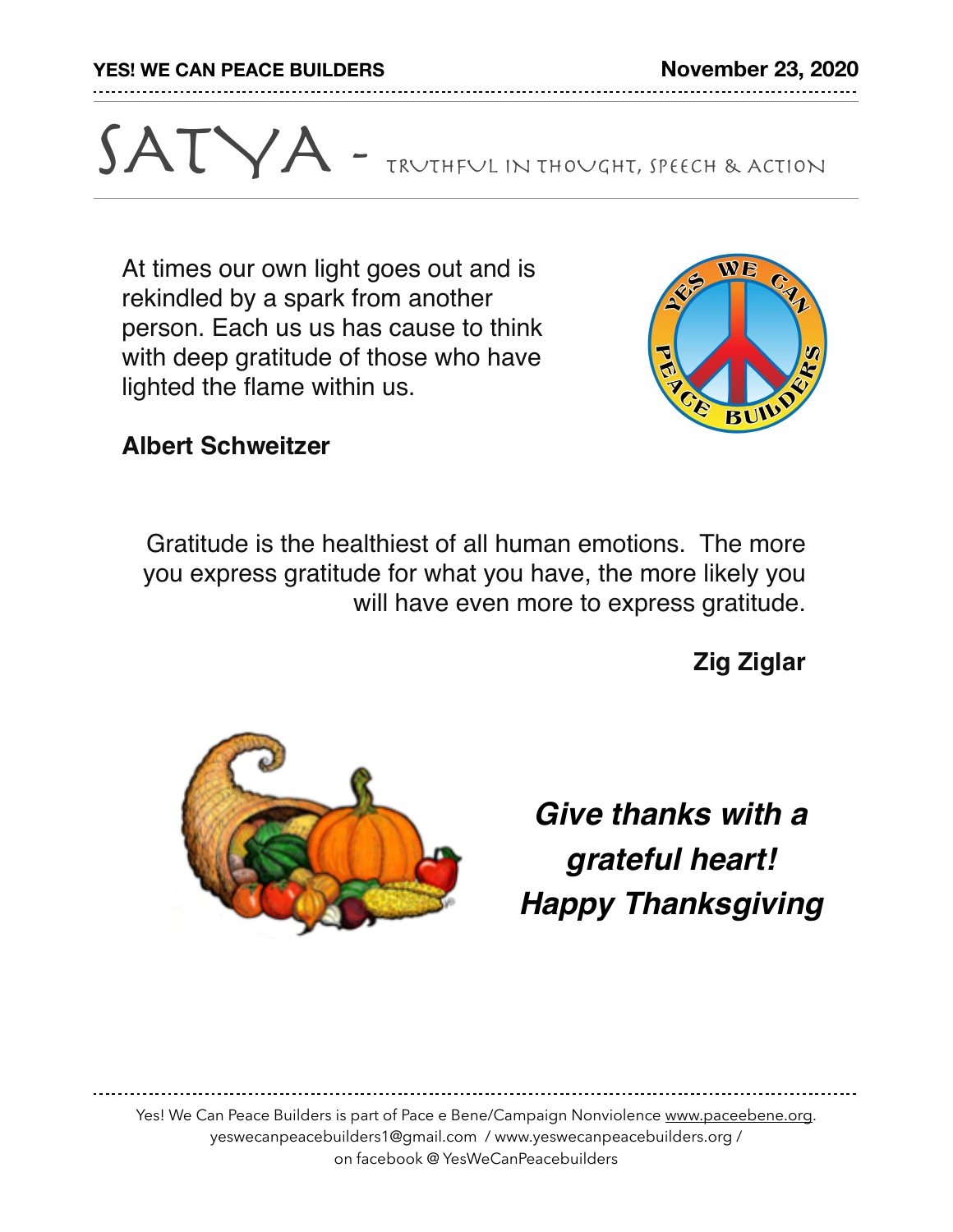And So We Give Thanks *And* So We Give Thanks *By* **By** Ruth Ann Angus

Hard to believe that it is November already. This year of no year is wearing on all of us. It begs the question, what do we have to be thankful for?

We have survived the tumultuous election and some of us accept the outcome, but some do not. First time in my lifetime that I'm seeing a president refuse to hand over the reins of power. For those who study mental aberrations I guess it must be interesting to watch a man who is so completely self-centered that he can't imagine losing an election. Bet he's never been turned down is his life. Amazing! 

Many people apparently can't face up to facts. Like the neighbors that live around the corner from me who are holding an outdoor concert today. They do it once a month. Lots of people attend. I know they think they are offering a pleasant afternoon of music, but they seem to have forgotten that gatherings like this add to the problem of spreading this thing we are suffering with  $-$  yes, a pandemic. It's being said that even going to a restaurant and eating outdoors is not safe. This virus is more than lethal than anything we have ever seen. Still these folks don't seem capable of understanding that.

I am in quarantine myself right now. Not because I deliberately attended a gathering or put myself in a position where I might get infected. I'm the victim of possible secondary exposure. Someone I work with inadvertently was exposed. I only do this work once a week and I sit across the room from the other person. Masks are difficult because we work on computers and I wear glasses and they fog up. But as I found out you can never tell where this thing might come from. Is there truly a way to be safe?

Facing up to facts is hard. It's so miserable to have our lives torn apart. We are creatures of habit and we don't like having to change our ways. I think this is part of the problem in trying to become a nonviolent person. We must change  $$ everything! 

So, I am looking to come up with what we have to be thankful for this Thanksgiving Day. Many will not be gathering with family as usual, although from reports on the news it appears that many will risk it and travel and gather with

Yes! We Can Peace Builders is part of Pace e Bene/Campaign Nonviolence [www.paceebene.org](http://www.paceebene.org). yeswecanpeacebuilders1@gmail.com / www.yeswecanpeacebuilders.org / on facebook @ YesWeCanPeacebuilders